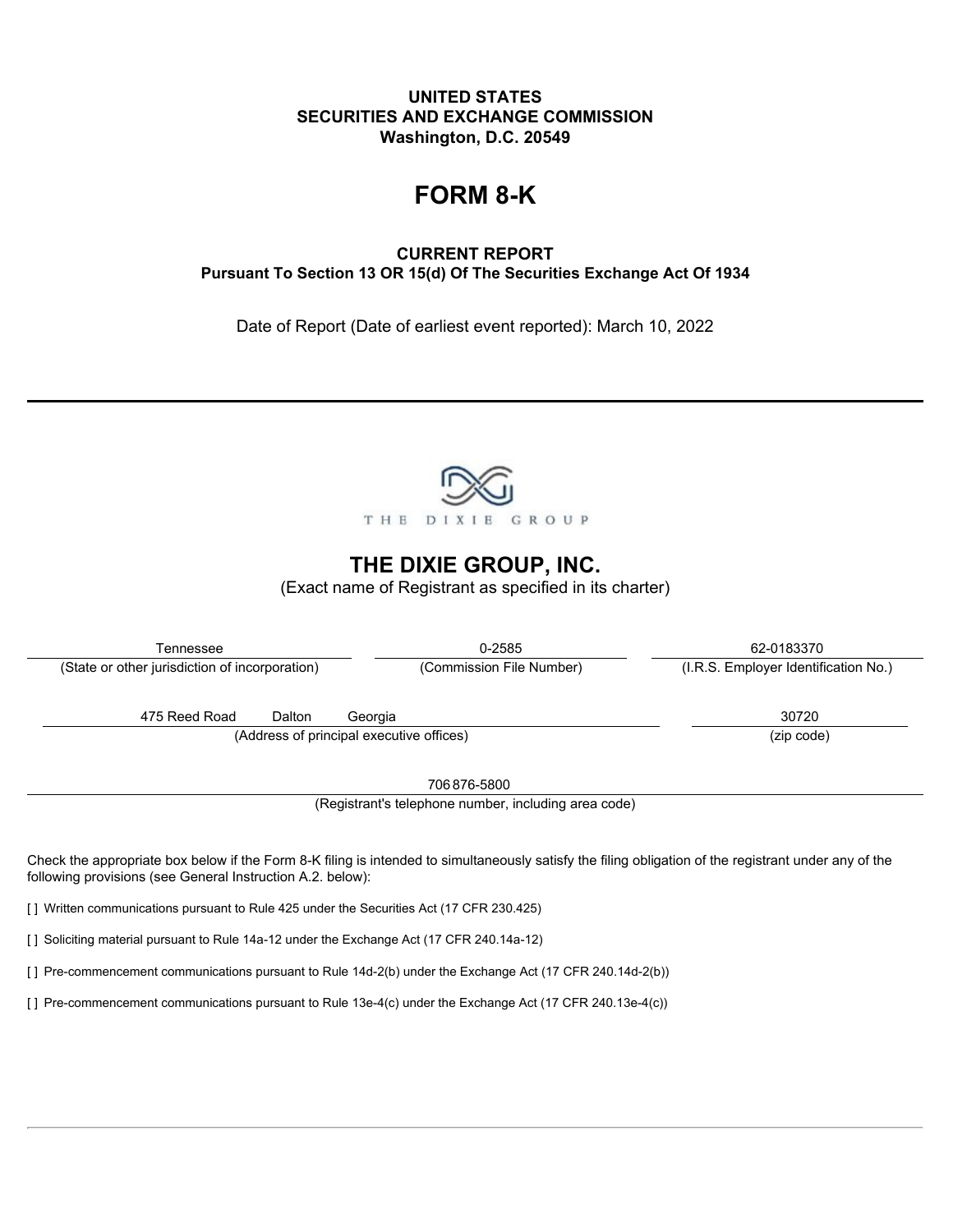#### **Item 2.02. Results of Operations and Financial Condition.**

On March 10, 2022, The Dixie Group, Inc. issued a press release reporting results for the year ended December 25, 2021.

#### **Item 9.01. Financial Statements and Exhibits.**

(c) Exhibits

(99.1) [Press Release, dated March 10, 2022.](#page-3-0)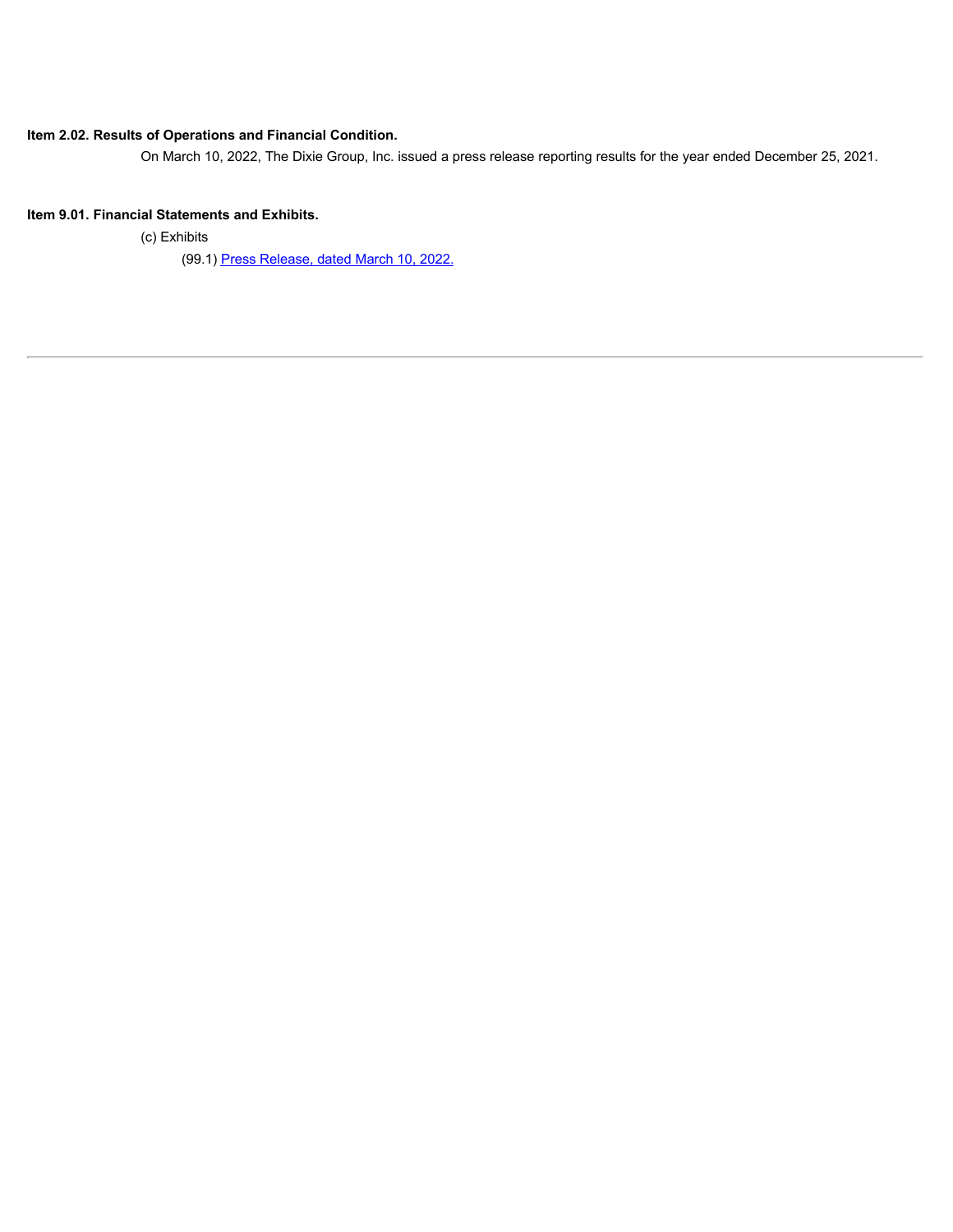## **SIGNATURES**

Pursuant to the requirements of the Securities Exchange Act of 1934, the registrant has duly caused this report to be signed on its behalf by the undersigned hereunto duly authorized.

Date: March 10, 2022 **THE DIXIE GROUP, INC.**

/s/ Allen L. Danzey

Allen L. Danzey Chief Financial Officer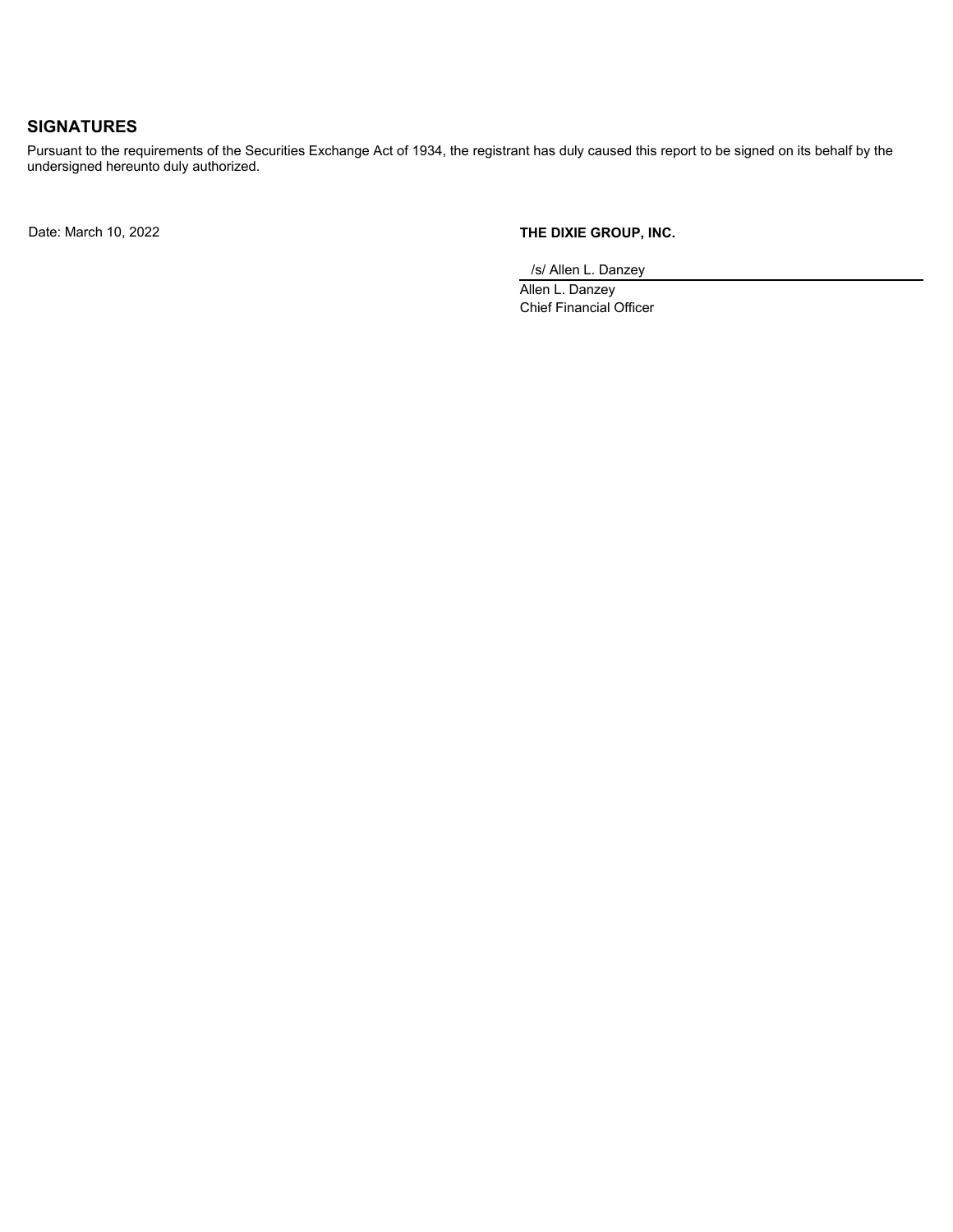

<span id="page-3-0"></span>**CONTACT:** Allen Danzey Chief Financial Officer 706-876-5865 allen.danzey@dixiegroup.com

### **THE DIXIE GROUP REPORTS FINANCIAL RESULTS FOR 2021**

**DALTON, GEORGIA (March 10, 2022) --** The Dixie Group, Inc. (NASDAQ: DXYN) today reported financial results for the year ended December 25, 2021.

- **• Net sales for the fiscal year of 2021 were \$341 million, or 36% above the net sales of \$251 million in the fiscal year of 2020, as adjusted for the divestiture of the commercial business.**
- **• The net income for the fiscal year end 2021 was \$1.6 million with a \$5.2 million income from continuing operations.**
- **As the result of the inflationary impact on inventory costs, our LIFO reserve for inventory increased by \$16.2 million in 2021; more than doubling the reserve balance at the end of fiscal year 2020.**
- **Despite rising costs in 2021, we were able to reduce our total debt at fiscal year-end December 25, 2021 to the lowest fiscal year end level since 2011.**

For the year 2021, net sales from continuing operations for the Company were \$341,247,000 as compared to \$250,869,000 in the year 2020. The financial information reported for 2020 has been presented to reflect the results adjusted for the divestiture of the commercial business. The net income on the year 2021 was \$1,616,000 compared to a net loss of \$9,208,000 in the previous year. Income from continuing operations for the fiscal year 2021 was \$5,153,000 compared to a loss of \$9,823,000 in the COVID impacted year of 2020. Net sales in the fourth quarter of 2021 were \$89,225,000 compared to \$75,515,000 in the fourth quarter of the prior year. The net loss on the fourth quarter of 2021 was \$6,138,000 with a loss of \$3,949,000 from continuing operations. This compares to a loss of \$317,000 in the fourth quarter of 2020 with a loss of \$154,000 from continuing operations. The loss in the fourth quarter of 2021 was heavily impacted by a deferral of income to the LIFO reserve as the result of the inflationary impact on inventory costs. **DALTON, GEORGIA (March 10, 2022)** - The DIXIE GROUP REPORTS FINANCIAL RESULTS FOR 2021<br>
<sup>2021</sup><br>
<sup>2022</sup><br>
<sup>2022</sup><br> **2021**<br> **2021**<br> **2021**<br> **2021**<br> **2021**<br> **2021**<br> **2021**<br> **2021**<br> **2021**<br> **2021**<br> **2021**<br> **2021**<br> **2021**<br> **202** THE DIXIE GROUP REPORTS FINANCIAL RESULTS FOR 2021<br>2021.<br>
2021. Not sales for the filestal year of 2021 were 344 million, or 38% above the net sales of \$25 million in the fiscal year of 2020, as<br>
adjusted for the disruptio EXEL. Not sales for the fiscal year of 2021 were \$341 million, or 36% above the net sales of \$251 million in the fiscal year of 2020, as adjusted for the divestime of the commercial business.<br>The net incommercial busines i

Commenting on the results, Daniel K. Frierson, Chairman and Chief Executive Officer, said, "During 2021, we were impacted by three major events in addition to the challenging industry conditions.

In mid-April, we were the target of a ransomware attack that at first brought our operations and communications to a halt. Fortunately, we were not totally compromised and over several weeks, we were able to restore order entry, operations and shipping first on a limited basis then to a more ransomware attack on our customers, our associates and the Company.

announcement have made it clear to us that they will not continue to be a fiber supplier. They continue to raise prices dramatically which ensures products made from Invista fiber are no longer competitive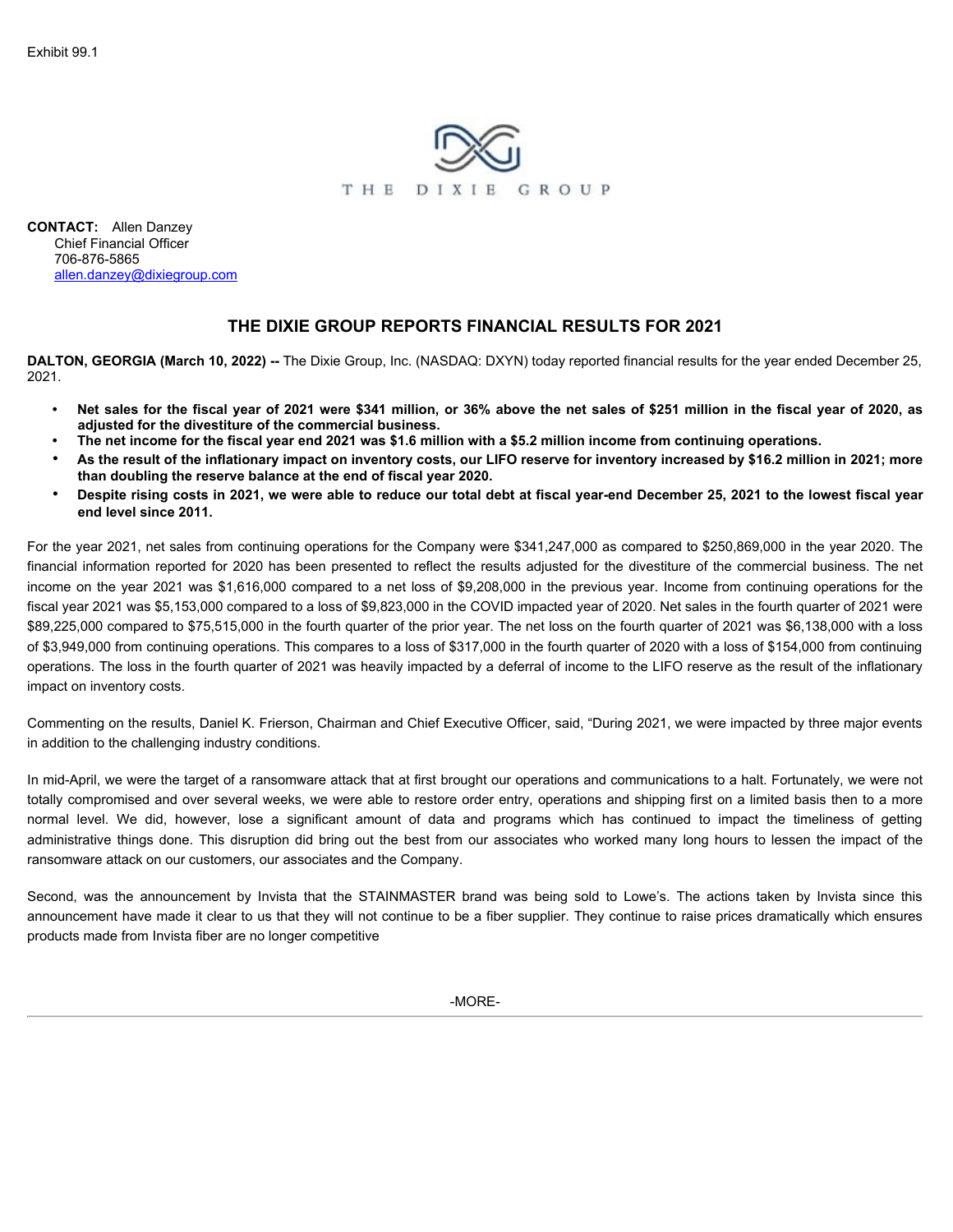The Dixie Group Reports 2021 Results Page 2 and 2 and 2 and 2 and 2 and 2 and 2 and 2 and 2 and 2 and 2 and 2 and 2 and 2 and 2 and 2 and 2 and 2 and 2 and 2 and 2 and 2 and 2 and 2 and 2 and 2 and 2 and 2 and 2 and 2 and 2 and 2 and 2 and 2 and 2 and 2 and 2 March 10, 2022

in the market place and we are in the process of replacing all Invista fiber as quickly as possible. These actions by Invista negatively impacted our margins and profitability in the fourth quarter and will continue to impact us until we complete the conversion to other suppliers in the second quarter.

The third major event was the announcement that we had entered into an agreement in principle for the sale of our commercial business which represented about 15% of our sales. The sale of this business was completed in the third quarter. The sale did not include any facilities which we retained for expansion of our residential footprint. Our Atmore facility is already converted to a residential facility for yarn processing and carpet manufacturing. In a time of very tight labor supply, we are able to utilize this facility and the associates to service our expanding residential retail business. The Saraland facility will be used to service our TRUCOR® hard surface brand. Our TRUCOR® luxury vinyl and wood programs have continued to grow dramatically in 2021. The Dixie Group Reports 2021 Results<br>Page 2<br>Page 2<br>In the market place and we are in the process of replacing all Invista fiber as quickly as possible. These actions by Invista negatively impacted our<br>margins and profitabi The Dixie Group Reports 2021 Results<br>The premiete place and we are in the process of replacing all invisia flore as quickly as possible. These actions by Invisia negatively impacted our<br>in the market place and we are in th

At the same time, there are issues which we and all businesses need to overcome. Despite the Federal Reserve's comments, inflation is here and transportation issues. Our new raw material sourcing plan will be implemented during the first half of 2022. The movement of residential products issues." Frierson concluded.

Our net sales remained strong in the fourth quarter at 18% ahead of the same period in the prior year. Order entry also remained strong and was favorable in comparison to the prior year. For the full year 2021, our net sales increased by 36% over the COVID impacted year of 2020, outpacing the flooring industry market. Our success in 2021 came despite the adversity of a ransomware attack, the sale of the STAINMASTER® brand and significant cost increases in raw materials and ocean freight. We executed multiple price increases in the second half of 2021 to offset the rising costs of raw materials, freight and labor. We have focused on identifying and securing additional sources of nylon fiber supply to protect ourselves and our customers from being exposed to excessive price increases and uncertainty of supply when being tied too closely to one provider.

In the fourth quarter of 2021, we unveiled a new strategy for our decorative segment branding with the announcement of 1866 by Masland and Décor by Fabrica. We have curated 30 styles for our launch of these programs at the winter markets in 2022. This represents a shift in strategy for in the mate place and we are in the process of repoints and hivelal focus quickly as possible. These actions by hivistangalized us the material business which mentine actions by the business which imported business which a products. We are also excited about the diversification of our hard surface portfolio. One example of this is TRUCOR® Tymbr, a 9.5" wide & 72" long The third major ovent was the announcement that we had entered into an agroement in principle for the sale of uncommencial business which<br>regissented about 15% of av siles. The sale of this business was completed in the fl The first may enert was the annuamenent hat we had entered into an agreement in principle for the asset of nour commercial business with<br>the preperanted about 15% of our sales. The sale of this business was complete in the mainstream price points and offers beautiful colors and finishes in white oak and hickory. but the same of the weak teaching will be used to service our IRUCOR hard surface brack. Our IRUCOR tures in the same simple and the same simple and the same simple and the same simple and the same simple and compare and t

Our gross profit margins were negatively impacted by the higher cost of materials and labor and the resulting impact on our LIFO reserve in 2021. Despite these factors, the gross margin for the full year of 2021 was 22.6% of net sales compared with 22.9% in the fiscal year 2020. Selling and compared to 23.2%. The higher selling and administrative expense in 2021 was partially the result of higher year over year investment in samples, marketing and travel after the COVID impacted year of 2020. Interest expense was \$1.1 million lower in

-MORE-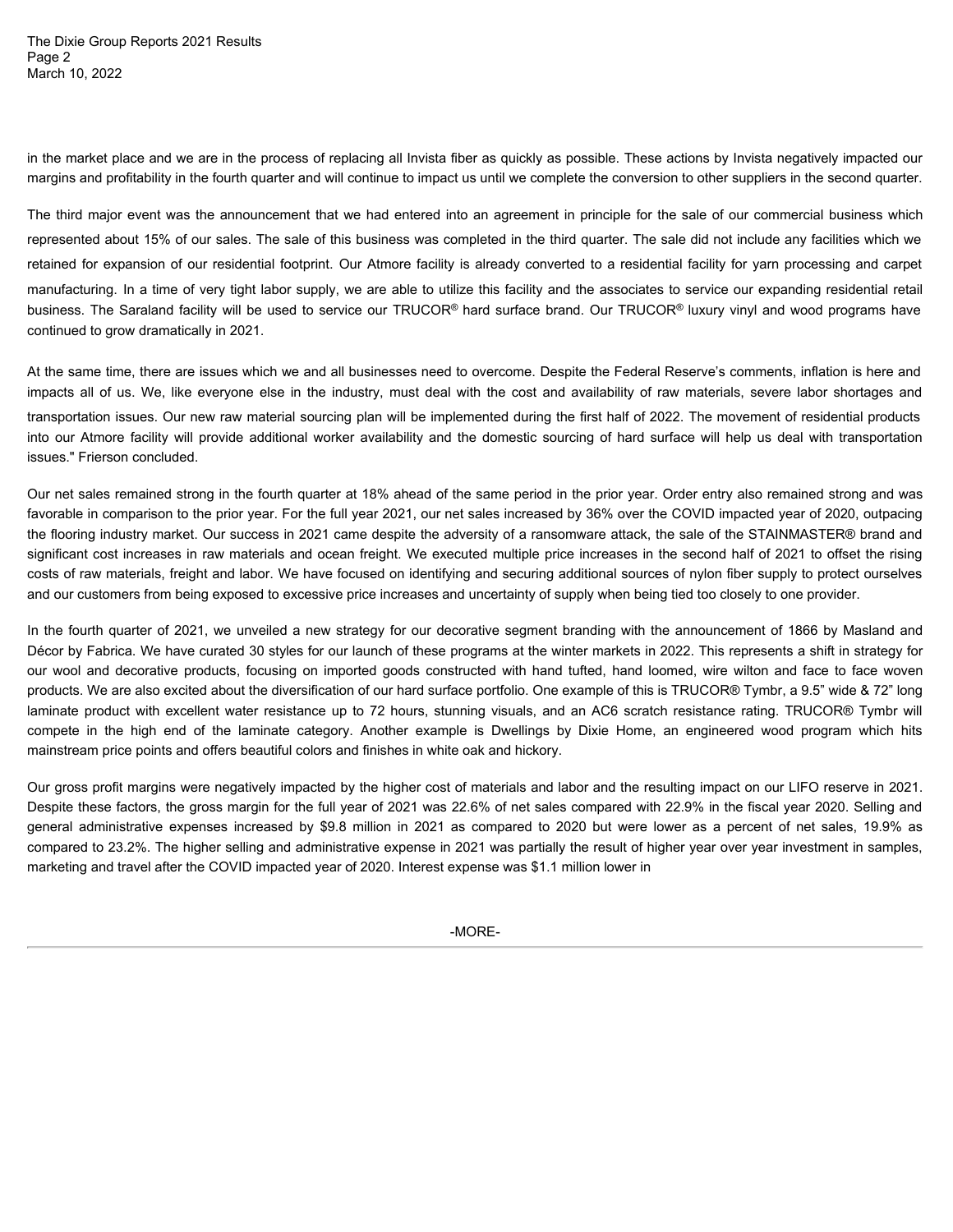The Dixie Group Reports 2021 Results Page 3 and 2012 and 2012 and 2012 and 2012 and 2012 and 2012 and 2012 and 2012 and 2012 and 2012 and 2012 and March 10, 2022

2021 as compared to the fiscal year of 2020. This reduction in the expense for interest is the result of lowering and restructuring our debt.

Our receivables increased at fiscal year end 2021 as compared to the end of the fiscal year in 2020. The \$7.4 million increase in net receivables was due to higher sales volume in 2021 as compared to 2020. Net inventories increased by \$14.8 million year over year primarily due to higher The Dixie Group Reports 2021 Results<br>Page 3<br>March 10, 2022<br>2021 as compared to the fiscal year of 2020. This reduction in the expense for interest is the result of lowering and restructuring our debt.<br>Our receivables incre materials. Our debt decreased by \$1.1 million during the year. Our borrowing availability under our line of credit at our senior lending facility at the end of the year was \$37.6 million.

Dan Frierson added, "2021 was a challenging year in many respects but we approach the New Year with great optimism. Our associates rose to the occasion when ransomware hit and continued to deal with Covid-19 related issues. We finished the year with sales up 36% and a strong balance sheet and improved profitability. In 2021, we continued to gain market share due to the dedication and hard work of our associates and the support of our retail customers. The sale of our commercial business allows us to focus on the residential business which plays to our greatest strengths."

Our sales for the first 10 weeks of the first quarter are up high single digits versus the same period in 2021. The industry implemented a price increase in January and has announced another increase for the second quarter. The movement away from Invista fiber should bring our margins to a more normal level.

The Divis Group Reports 2021 Results<br>These 10, 2022<br>Watern 10, 2022<br>Watern 10, 2022<br>Watern 10, 2022<br>Watern 10, 2022<br>Watern dust of the filsten year of 2020. This reduction in the expense for interest is the result of lower website at www.thedixiegroup.com. The simulcast will begin at approximately 2:00 p.m. Eastern Time on March 10, 2022. A replay will be available approximately two hours later and will continue for approximately 7 days. If Internet access is unavailable, a listen-only telephonic conference will be available by dialing (877) 407-0989 and entering 13726614 at least 10 minutes before the appointed time. A digital replay of the call will be available for approximately two weeks after the call by dialing (877) 660-6853 and entering 13726614. The Dixie Group (www.thedixiegroup.com) is a leading marketer and manufacturer of carpet and rugs to higher-end residential customers through the Fabrica International, Masland Carpets, TRUCOR and Dixie Home brands.

-MORE-

This press release contains forward-looking statements. Forward-looking statements are based on estimates, projections, beliefs and assumptions of management and the Company at the time of such statements and are not quara statements are subject orisk factors and uncertaintes that could cause actual results to differ material) from those indicated in percept and availability of raw material and transportation costs related to petroleum price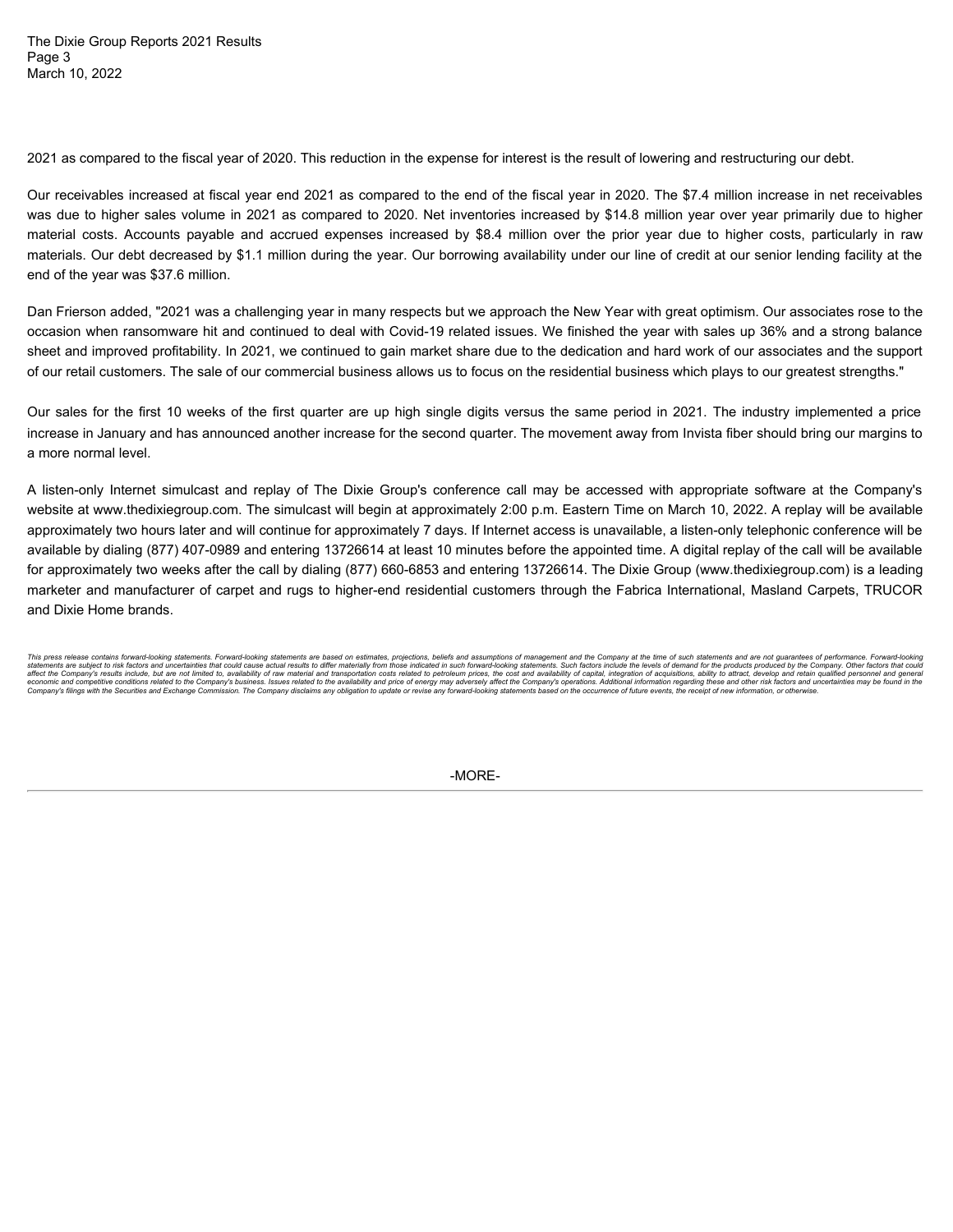**All financial statements, including prior year amounts, have been adjusted to report discontinued operations.**

#### **THE DIXIE GROUP, INC.**

**Consolidated Condensed Statements of Operations** 

| <b>Three Months Ended</b><br>Year Ended<br>December 26,<br>December 26,<br>December 25,<br>2020<br>December 25.<br>2020<br>2021<br>2021<br>(As Adjusted)<br>(As Adjusted)<br>\$<br>89,225<br>\$<br>75,515<br>341,247 \$<br>250,869<br>\$<br>Cost of sales<br>76,335<br>55,953<br>263,992<br>193,538 |
|-----------------------------------------------------------------------------------------------------------------------------------------------------------------------------------------------------------------------------------------------------------------------------------------------------|
| <b>NET SALES</b>                                                                                                                                                                                                                                                                                    |
|                                                                                                                                                                                                                                                                                                     |
|                                                                                                                                                                                                                                                                                                     |
|                                                                                                                                                                                                                                                                                                     |
| <b>GROSS PROFIT</b><br>12.890<br>19,562<br>77,255<br>57,331                                                                                                                                                                                                                                         |
| Selling and administrative expenses<br>15,900<br>67,926<br>17,098<br>58,175                                                                                                                                                                                                                         |
| 55<br>(927)<br>Other operating (income) expense, net<br>(832)<br>(108)                                                                                                                                                                                                                              |
| Facility consolidation and severance expenses, net<br>72<br>1,967<br>255<br>3,752                                                                                                                                                                                                                   |
| OPERATING INCOME (LOSS)<br>(3, 448)<br>1,640<br>10,001<br>(4, 488)                                                                                                                                                                                                                                  |
| 993<br>1,599<br>4,742<br>5,803<br>Interest expense                                                                                                                                                                                                                                                  |
| Other (income) expense, net<br>593<br>678                                                                                                                                                                                                                                                           |
| Income (loss) from continuing operations before taxes<br>(552)<br>5,258<br>(10, 969)<br>(4, 441)                                                                                                                                                                                                    |
| Income tax provision (benefit)<br>(492)<br>(398)<br>105<br>(1, 146)                                                                                                                                                                                                                                 |
| Income (loss) from continuing operations<br>(3,949)<br>(154)<br>5,153<br>(9,823)                                                                                                                                                                                                                    |
| Income (loss) from discontinued operations, net of tax<br>(2, 189)<br>(163)<br>(3,537)<br>615                                                                                                                                                                                                       |
| <b>NET INCOME (LOSS)</b><br>$(6, 138)$ \$<br>(317)<br>$1,616$ \$<br>(9,208)<br>\$<br>- \$                                                                                                                                                                                                           |
| <b>BASIC EARNINGS (LOSS) PER SHARE:</b>                                                                                                                                                                                                                                                             |
| Continuing operations<br>$(0.26)$ \$<br>$0.33$ \$<br>\$<br>$(0.01)$ \$<br>(0.64)                                                                                                                                                                                                                    |
| Discontinued operations<br>(0.14)<br>(0.01)<br>(0.23)<br>0.04                                                                                                                                                                                                                                       |
| \$<br>- \$<br>$0.10$ \$<br>(0.60)<br>$(0.40)$ \$<br>(0.02)<br>Net income (loss)                                                                                                                                                                                                                     |
| DILUTED EARNINGS (LOSS) PER SHARE:                                                                                                                                                                                                                                                                  |
| $(0.26)$ \$<br>$(0.01)$ \$<br>$0.32$ \$<br>Continuing operations<br>\$<br>(0.64)                                                                                                                                                                                                                    |
| (0.23)<br>0.04<br>Discontinued operations<br>(0.14)<br>(0.01)                                                                                                                                                                                                                                       |
| \$<br>0.09<br>(0.60)<br>Net income (loss)<br>$(0.40)$ \$<br>(0.02)<br>\$<br>\$                                                                                                                                                                                                                      |
|                                                                                                                                                                                                                                                                                                     |
| Weighted-average shares outstanding:                                                                                                                                                                                                                                                                |
| 15,127<br>15,242<br>15,316<br>15,114<br>Basic                                                                                                                                                                                                                                                       |
| 15,127<br>15,242<br>Diluted<br>15,250<br>15,436                                                                                                                                                                                                                                                     |

-MORE-